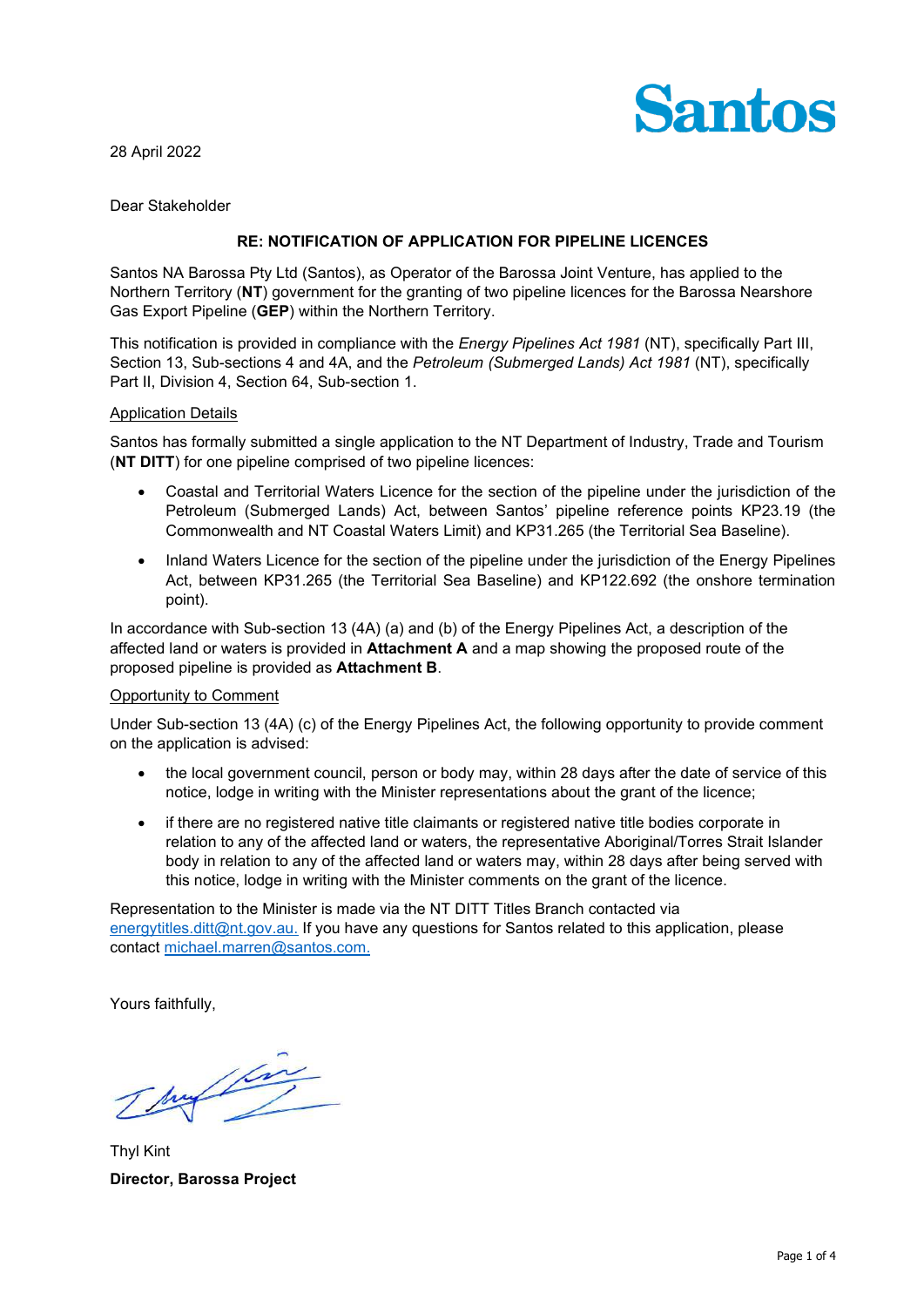

# **Attachment A: Background Information Relevant to Application**

#### **Darwin LNG and Bayu-Undan:**

The Darwin LNG facility currently processes natural gas transported from the Bayu-Undan Field located in Timor-Leste waters. The natural gas is transported via the existing Bayu-Undan to Darwin Gas Export Pipeline (GEP) under NT Pipeline Licences NTC/PL1 and PL20.

Santos is the Operator of the Bayu-Undan Field and the DLNG facility. The Bayu-Undan Field has been operational since 2004, however the end of field life is predicted to occur in 2022-2023. Santos plans to backfill the DLNG facility with gas from the Barossa Field starting in the first half of 2025.

#### **Barossa Development:**

In March 2021, Santos announced a Financial Investment Decision (FID) for the Barossa Development.

The base case for the transport of gas under the Barossa Development is via a new pipeline to be constructed from the Barossa Field, located approximately 300 kilometres (km) north of Darwin, to a tie-in point on the existing Bayu-Undan to Darwin GEP. The tie-in point is located in Commonwealth waters approximately 123 km from Darwin.

The Barossa GEP, extending ~262 km from the Barossa Field to the tie-in point of the Bayu-Undan to Darwin GEP, will be constructed within Pipeline Licence NT/PL5, as granted by the National Offshore Petroleum Titles Administrator (NOPTA) on 3 November 2020.

Santos is now assessing the feasibility of an alternative case for the Barossa Development that involves installing an additional 123 km (~23 km in Commonwealth waters and ~100 km in NT waters) segment of pipeline adjacent (within ~100m) to the Bayu-Undan to Darwin GEP, effectively duplicating the existing pipeline.

This alternative pipeline development case has the advantage of facilitating first gas as planned, while preserving the Bayu-Undan to Darwin GEP for future re-purposing opportunities, including to facilitate potential carbon capture and storage (CCS) at the Bayu-Undan Field.

A Final Investment Decision (FID) whether to proceed with the alternative pipeline development case is proposed for mid-2022. In the meantime, Santos is progressing the required long-lead regulatory approvals including this pipeline licence application.

#### **Regulatory Approvals – Commonwealth Waters:**

The regulatory approvals for a petroleum pipeline in Commonwealth waters are administered by the National Offshore Petroleum Titles Administrator (NOPTA) and National Offshore Petroleum Safety and Environmental Management Authority (NOPSEMA) in accordance with Commonwealth *Offshore Petroleum and Greenhouse Gas Storage Act 2006* and associated regulations.

The Barossa GEP will be constructed within Pipeline Licence NT/PL5, as granted by NOPTA on 03 November 2020. An application to vary this pipeline licence will be made to incorporate the additional 23 km of pipeline in Commonwealth waters.

In addition to the pipeline licence variation, Santos will submit to NOPSEMA various pipeline construction and production operations Safety Cases and Environment Plans.

#### **Regulatory Approvals – Northern Territory Waters:**

In addition to the pipeline licences required under the *Petroleum (Submerged Lands) Act 1981* and *Energy Pipelines Act 1981*, Santos will progress various Pipeline Management Plans and consents for the associated work program phase (i.e., construction, commissioning and production operations).

In addition to these petroleum pipeline approvals, other NT environmental, heritage and land planning approvals will be sought, including, but not limited to the following:

• Environmental approval and licences required under the *Environment Protection Act 2019* (NT). Santos has referred the pipeline to the NT Environment Protection Authority (EPA).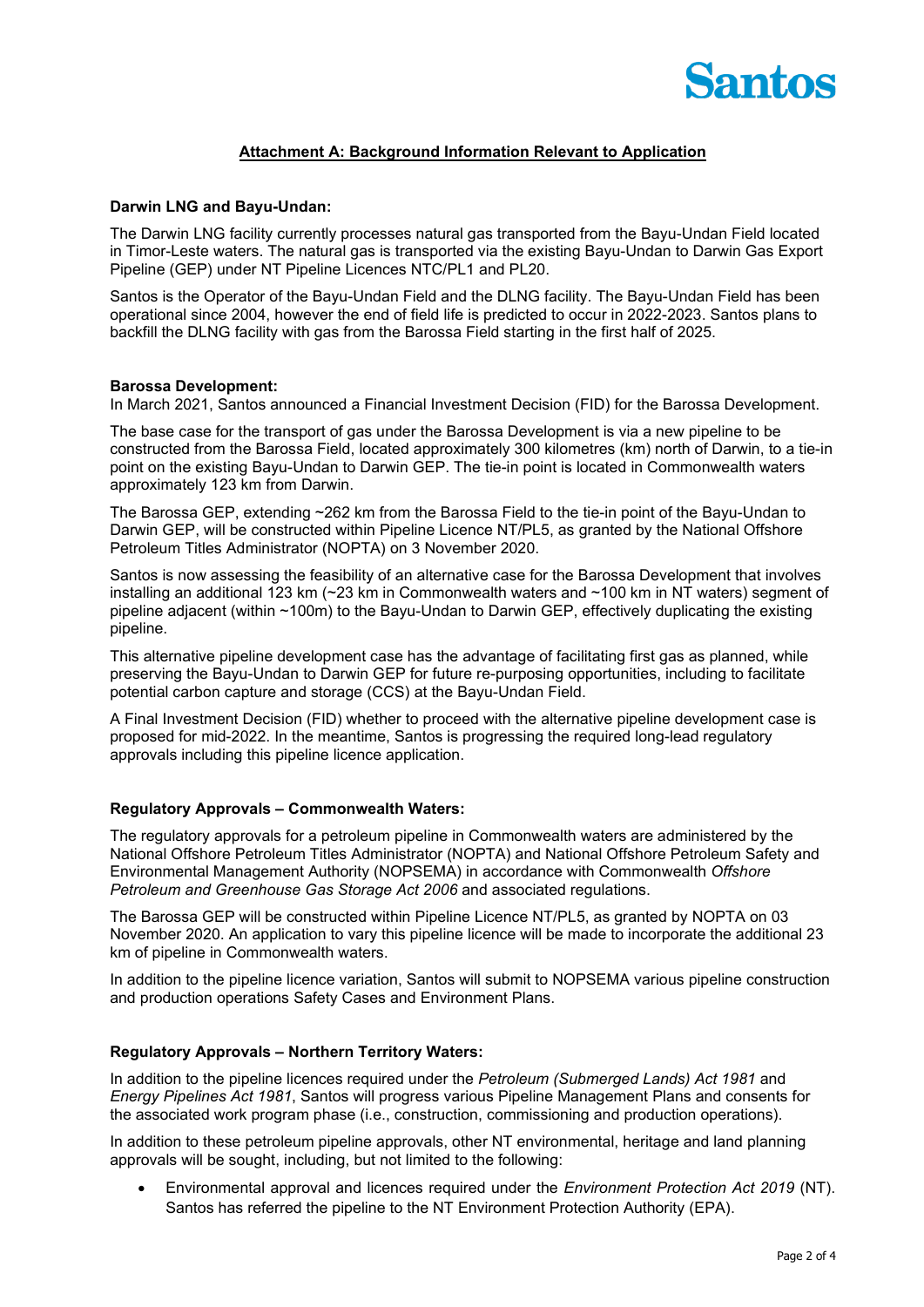

- An Aboriginal Heritage Authority Certificate required under the *Northern Territory Aboriginal Sacred Sites Act 1989* (NT). Santos has referred the pipeline to the Aboriginal Areas Protection Authority (AAPA).
- Underwater heritage clearances required under the *Heritage Act 2011* (NT). Santos is preparing survey reports to submit to the NT Heritage Council.
- Development Consent required under the *Planning Act 1999* (NT). Santos is preparing an application for the NT Department of Infrastructure, Planning and Logistics (NT-DIPL).
- Occupational Licence required under the *Crown Lands Act 1992* (NT). Santos is preparing an application for the NT Department of Infrastructure, Planning and Logistics (NT-DIPL).

## **Description of the Affected Land or Waters**

The pipeline route runs parallel to the existing Bayu-Undan to Darwin GEP and comes onshore at the DLNG facility.

The pipeline route does not cross any existing pipeline or encroach upon any existing pipeline licence.

The affected lands or waters relevant to this application have been sub-divided into three key areas being:

- Offshore NT waters (i.e. NT waters outside Darwin Harbour);
- Darwin Harbour (i.e. waters within the Darwin Harbour Management Area); and
- Shore crossing location (including the short onshore section of the pipeline).

*Offshore NT waters* – The pipeline route extends from the territorial waters limit, with a water depth of ~50 m reducing to ~30 m Lowest Astronomical Tide (LAT) near the limit of Darwin Harbour.

A section of the pipeline route intersects the Darwin Air Weapons Range (AWR) Central Defence Practice Area and is nearby to the Australian Exercise Area (NAXA) Defence Training Area (approximately 3 km to the south).

The pipeline route intersects various Commonwealth and NT-managed commercial fisheries. The pipeline route intersects the Charles Point Reef Protection Area (RPA) (NT) near Darwin Harbour.

*Darwin Harbour* – the pipeline route intersects Darwin Harbour up to the location of the DLNG shore crossing. Water depths within Darwin Harbour are predominately between 0 m and 30 m LAT.

Near the Darwin Harbour Management Area boundary the pipeline route parallels the Inpex Ichthys Gas Export Pipeline (with the Bayu-Undan GEP separating the two pipelines).

The pipeline route crosses several existing power and telecommunication cables within Darwin Harbour. As per the Bayu-Undan to Darwin GEP, concrete mattresses will be used for crossing the in-service cables and no crossing arrangements will be made for the abandoned power cables.

*Shore Crossing* – the pipeline route shore crossing is within the existing DLNG facility disturbance area at Wickham Point within the Middle Arm Peninsula industrial area. The pipeline route is within the limits of the existing regulatory approvals for DLNG and Exceptional Development Permit (EDP02/0015G).